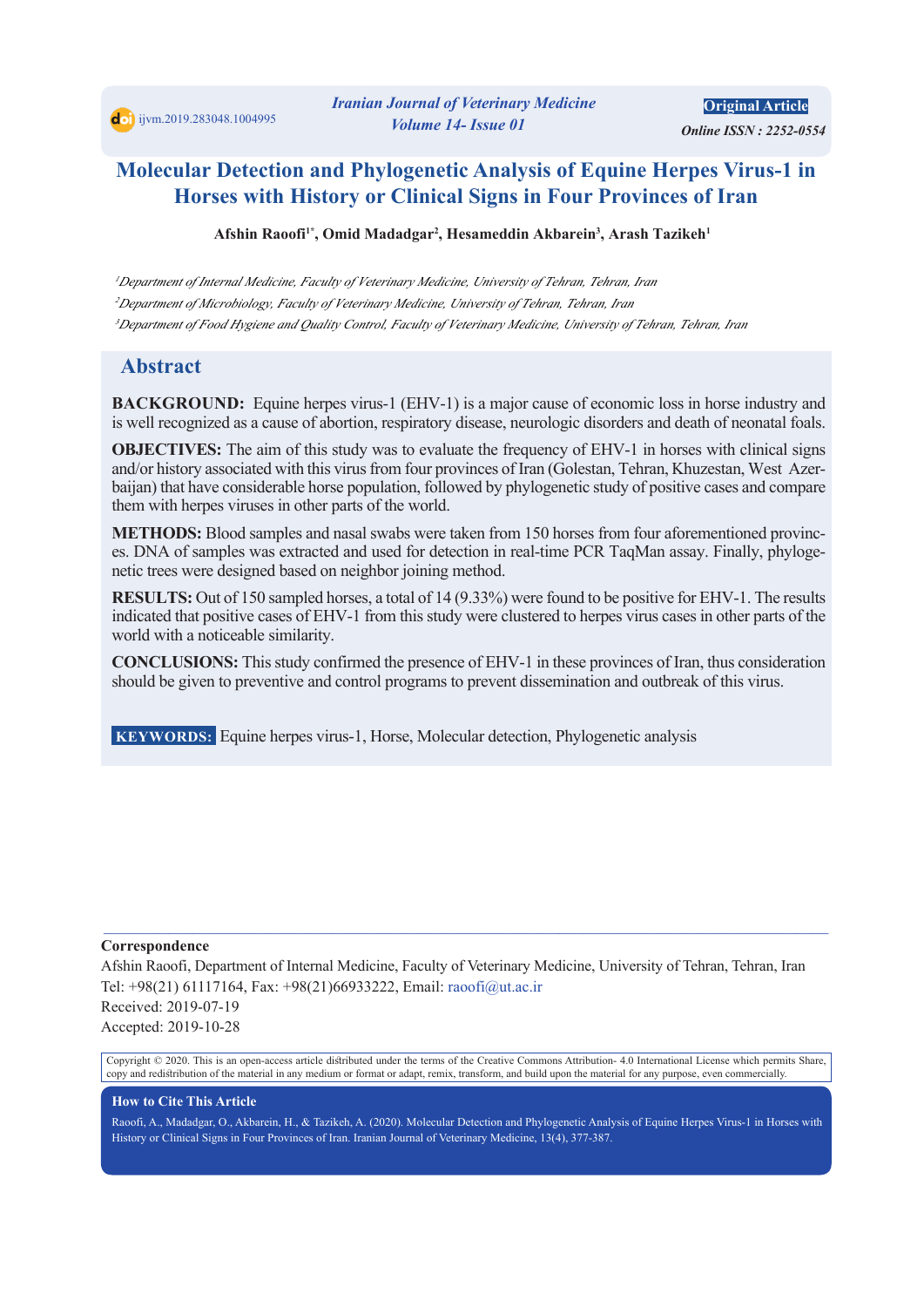# **Introduction**

Herpes virus infections are ubiquitous in equine populations worldwide, among them equine herpes virus-1 (EHV-1) is one of the dustry (Ataseven, et al. 2009; Pusterla, et al. major causes of economic loss in equine in-2014; Slonska, et al. 2014). EHV-1 has a linear herpesvirinae subfamily, genus varicellovirus. double stranded DNA genome from Alphaspiratory disease, epidemic abortion, neonatal Infection with EHV-1 results in contagious redeath and myeloencephalopathy (Ataseven, et al. 2009; Pusterla, et al. 2009; Carlson, et al. 2013; Ko, et al. 2013; Hussey, et al. 2014; Vaz, et al. 2016). Upper respiratory disease of foals and adults is associated with EHV-4 or, less commonly, EHV-1(Walter, et al. 2013; Stasiak, et al. 2015; Constable, et al. 2017; Laval, et al. 2017).

inates from a primary lytic infection or the The biologic source of such virus origtent state (Pusterla, et al. 2009; Ma, et al. shedding of virus after reactivation of a la-2013; Jhonstone, et al. 2016; Laabassi, et al. 2017). Viral latency and reactivation are important features of EHV-1 epidemiology; this virus can establish latent infection in the host, then intermittent recrudescent and viral ani, et al. 2014; Sarkar, et al. 2015; Sarkar, et ceptible horses (Ataseven, et al. 2009; Damishedding from asymptomatic carrier to susal.  $2016$ ; Oladunni, et al.  $2018$ ). Therefore, different techniques have been used to detect and differentiate EHV-1 and there is a clear need for a specific and sensitive technique that allows the rapid diagnosis of clinical disease, as well as surveillance of suscepti-<br>ble populations (Hussey, et al. 2006).

sitive, specific and quantitative method for Real-time PCR is a flexible, rapid, sendiagnosis and surveillance of herpes viral diseases (Hussey, et al. 2006; Diallo, et al.

2007; Yilmaz, et al. 2012). Although there are some reports of EHV-1 infection in Iran, this study indicated the presence of EHV-1 rus. Based on the authors' findings, this is in horses with signs associated with this vithe first study using real-time PCR TaqMan assay on nasal swab and blood samples of horses with clinical signs or clinical history associated with this virus and phylogenetic study in Iran.

quency of EHV-1 in nasal swab and blood This study focuses on estimating the fresamples of horses from four provinces of Iran using real-time PCR TaqMan assay and phylogenetic study of positive samples.

# **Methods and Materials**

### **Samples and sample preparation**

en from 150 horses (from different sex, breed Blood samples and nasal swabs were takciated with this virus, including respiratory and age) with clinical signs or history assosigns (fever, coughing and nasal discharge), bency and urinary incontinence) and abortion neurologic signs (depression, ataxia, recumfrom different studs of four provinces of Iran es include Golestan (north of Iran), Tehran that contain large horse population. Provinc-(north of Iran), Khuzestan (south of Iran) and West Azerbaijan (northern west of Iran). The experimental procedures have been carried rective  $2010/63/$  EU for animal experiments. out in accordance with The Code of EU Di-

Number of horses has been sampled from each province: Golestan: 47, Khuzestan: 45, pling was done between December 2015 and Tehran: 37 and West Azerbaijan: 21. Sam-December 2016. Five milliliters of blood were collected from jugular vein in EDTA tubes. Nasal swabs were taken from both nostrils then transferred to 1ml virus trans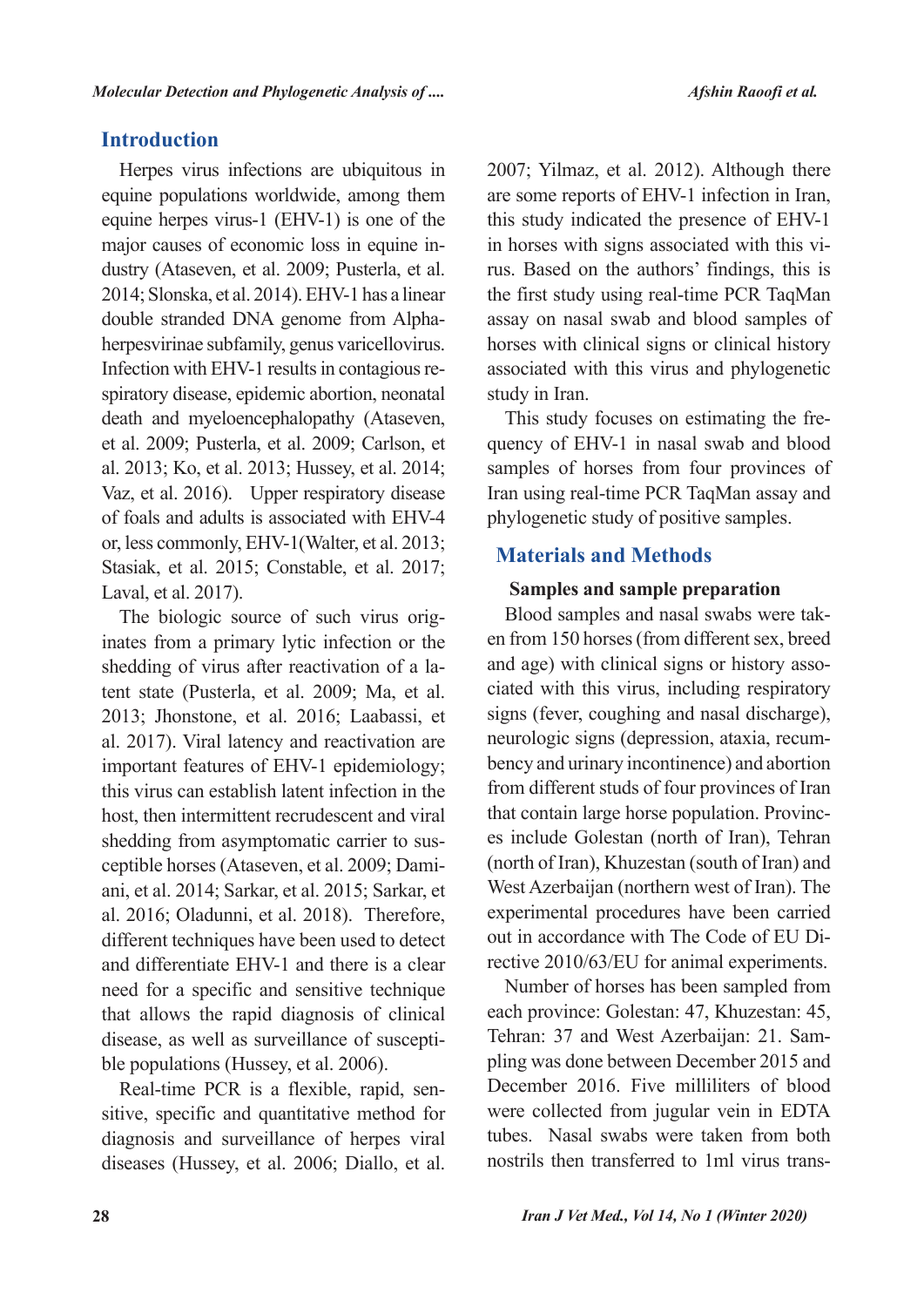port media containing PBS, penicillin 800 IU ml-1, streptomycin 800  $\mu$ g ml-1 and 0.1% w/v fetal calf serum (OIE, 2015). Samples oratory of Virology in Faculty of Veterinary were immediately transported on ice to Lab-Medicine at University of Tehran.

The blood samples were centrifuged at 1500 g for 10 min, the buffy coat fraction was removed and stored at -70 °C. Nasal swabs with their transport media was stored at -70 °C (3). DNA was extracted from  $100 \mu$ l of each whole blood and nasal swab samples using DNA extraction kit (MBST, Iran) by the protocol described by the manufacturer. The quality of extracted DNA was confirmed by the agarose gel electrophoresis.

rified DNA of EHV-1 strain 89c25 (Kawaka-<br>mi, et al. 1962). Reference strain used in this study was purified DNA of EHV-1 strain 89c25 (Kawaka-Reference strain used in this study was pu-

### **Primers and probes**

EHV-1 specific real-time PCR (TaqMan assay) was performed on extracted DNA, isolated from buffy coat fraction and nasal swab solution. The glycoprotein B of Alpha Herpesvirinae was a conserved region and was selected because it contained highly ination between the closely related equid specific sequence that could allow discrimherpes viruses EHV-1 and EHV-4 (Wanger et al., 1992).

tein B gene of EHV-1 were used from OIE Primers and probe targeting the glycoproterrestrial,  $2015$  (OIE,  $2015$ ). (Tables 1)

Primers and probe sequence specificity

was confirmed by nucleotide – nucleotide technology information (NCBI) database Blast search in national reference for bioand were synthesized by Sinacolon Ltd. Iran.

The monoplex EHV-1 real-time PCR was performed as a  $20 \mu l$  reaction containing 0.4mM of each dNTPs, 3mM MgCl2, 1 unit ers and  $5 \mu l$  of DNA template. The real-time TaqDNA polymerase, 0.3μm of each primwas performed on Rotor-Gene (Qiagene, Germany) machine.

# **Cycling** parameter

Real-time cycling parameters were used for initial denaturation at 95  $\degree$ C for 5 min, the cycling consisted of 40 cycles at 95  $°C$  for 15 s and 60 °C for 60 s. Results were interpreted based on CT values as follows: CT values itive, CT values above 35 were considered below or equal to 35 were considered posnegative (Diallo et al., 2006). Four positive samples were sequenced for confirmation of results and phylogenetic study.

# **analysis Phylogenetic**

tionship between EHV-1 strains, sequences In order to establish phylogenetic relaresults of EHV-1 strains obtained from this study were used for phylogenetic analysis using MEGA version 7.0 software.

# **Statistical analysis**

Statistical analysis was performed by icance was determined using Chi square and SPSS software version 20. Statistical signif-Fisher's Exact test. A  $p \le 0.05$  was considered statistically significant.

| Table 1. Real-time PCR primers and probe |  |
|------------------------------------------|--|
|------------------------------------------|--|

| Primers and probe | Sequences                                      |  |  |  |  |
|-------------------|------------------------------------------------|--|--|--|--|
| Forward primer    | GGG-GTT-CTT-AAT-TGC-ATT-CAG-ACC                |  |  |  |  |
| Reverse primer    | GTA-GGT-GCG-GTT-AGA-TCT-CAC-AAG                |  |  |  |  |
| Probe             | {FAM}TCT-CCA-ACG-AAC-TCG-CCA-GGC-TGT-ACC{BHQ1} |  |  |  |  |

Primers used for sequence analysis on positive samples described by kirasawa et al., 1993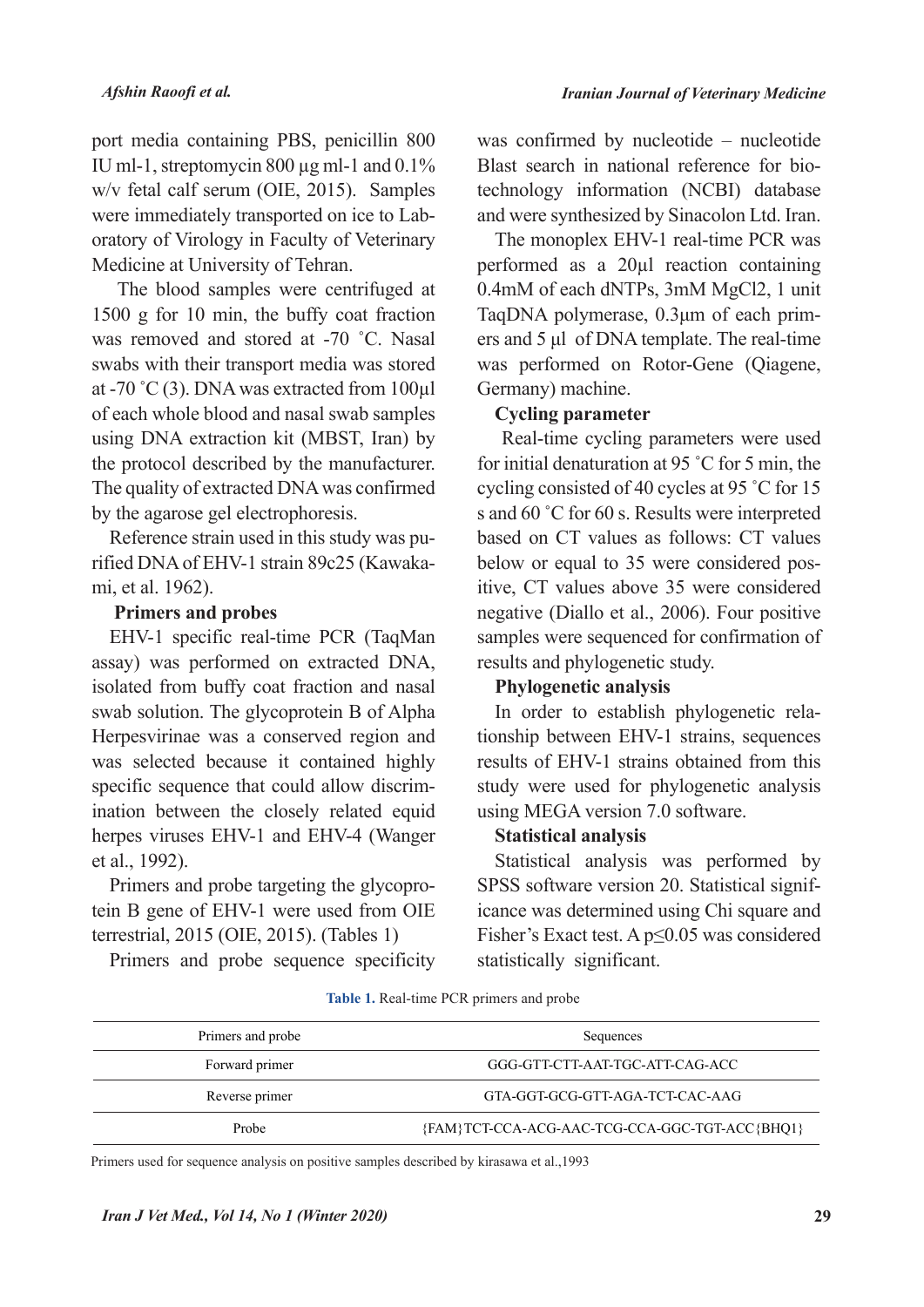# **Results**

Out of 150 sampled horses, a total of 14  $(9.33\%)$  were found positive for EHV-1, 7  $(4.6\%)$  buffy coat samples, 5  $(3.33\%)$  nasal swab samples and  $2(1.33\%)$  of both nasal swab and buffy coat samples were found tistically significant difference between the positive for EHV-1. There was not any stanasal swab and blood samples with EHV-1 ples of EHV-1, 10 (71.42%), 1 (7.14%), 3 infection ( $p > 0.05$ ). Out of 14 positive sam- $(21.42\%)$  were found with history or clinical ic disease respectively. Out of 47 samples signs of respiratory, abortion and neurologfrom Golestan, 45 samples from Khuzestan, 37 samples from Tehran and 21 samples from West Azerbaijan,  $7(14.89\%)$ ,  $0(0\%)$ , 4 (10.8%) and 3 (14.28%) were positive for EHV-1 respectively. There was statistically ed samples from Golestan and Khuzestan. significant difference between EHV-1infect-There was no significant association among the other provinces (Table 2).

Sampled horses were divided into 3 differ-

ent age groups ( $\leq 5$  years, 6–15 years and  $\geq 16$ years). Although frequency of infection with EHV-1 was higher in  $6-15$  years group, there ent age groups. Out of 14 positive samples was no significant association among differof EHV-1, 9 were taken from crossbred, 1 oughbred and 1 from Turkmen. There was from KWPN, 1 from Holstein, 3 from Thorsignificant difference between Turkmen and crossbred but there was not any significant difference among other breeds. Out of 14 positive samples for EHV-1, 8 belonged to es. There was not any significant correlation female horses and 6 belonged to male horsbetween the male and female horses infected with EHV-1 (Table 2).

coprotein  $\bf{B}$  gene of EHV-1 by using the Phylogenetic tree designed based on glyreal-time PCR sequence, neighbor joining method with bootstrap value equal to 1000 were used. Phylogenetic tree showed that the Iranian EHV-1 strains were homogenous and had a close relationship with the previously reported strains in gene bank (Fig. 1).



Figure 1. Phylogenetic tree of EHV-1 in Iran. It was generated by neighbor-joining method and Mega 7 software with 1000 bootstrap value. Black circles showed viruses detected in Iran and black diamond showed the out-group strain obtain from gene bank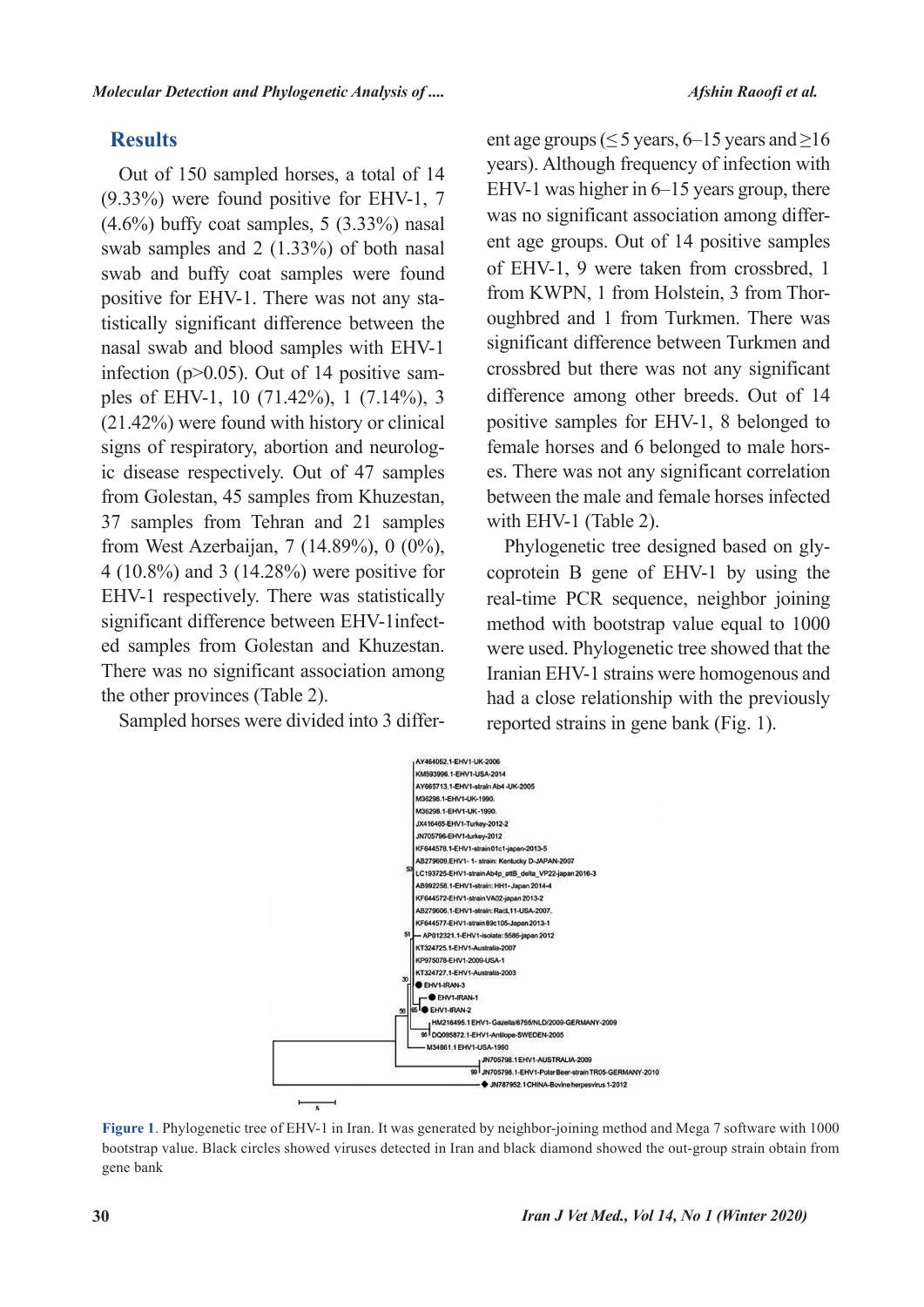|                 |                                        |           |                     |                         | Type of disease |                         |                        |                          |                     |                         |                         |  |
|-----------------|----------------------------------------|-----------|---------------------|-------------------------|-----------------|-------------------------|------------------------|--------------------------|---------------------|-------------------------|-------------------------|--|
|                 | Neurologic                             |           |                     |                         |                 | Abortion                |                        |                          | Respiratory         |                         |                         |  |
|                 | C.H<br>C.S                             |           |                     | C.H<br>C.S              |                 |                         |                        | C.H                      |                     | C.S                     |                         |  |
|                 | 3<br>$\overline{0}$                    |           |                     | $\mathbf{1}$            |                 | 0                       |                        |                          | 9                   |                         | 1                       |  |
|                 | 0<br>(21.4%)                           |           |                     | (7.1%)                  |                 |                         | 0                      |                          | (64.2%)             |                         | (7.4%)                  |  |
|                 |                                        |           |                     |                         | Province        |                         |                        |                          |                     |                         |                         |  |
| West Azerbaijan |                                        |           | Khuzestan<br>Tehran |                         |                 |                         | Golestan               |                          |                     |                         |                         |  |
| Ν               | А                                      |           | Ν                   |                         | Α               | N                       |                        | А                        | Ν                   |                         | Α                       |  |
| 18              | $\overline{\mathbf{3}}$                |           | 45                  |                         | 0               | 33                      |                        | 4                        | 40                  | 7                       |                         |  |
|                 | (85.7%)<br>$(14.2%)^{ab}$<br>$(100\%)$ |           |                     | 0b                      |                 | (89.1%)                 |                        | $(10.8\%)$ <sup>ab</sup> | (85.1%)             | $(14.8\%)$ <sup>2</sup> |                         |  |
|                 |                                        |           |                     |                         |                 | Age                     |                        |                          |                     |                         |                         |  |
|                 | $>16$ Years                            |           |                     |                         | $6 - 15$ Years  |                         |                        |                          | $5$ Years<br>$\leq$ |                         |                         |  |
|                 | N                                      |           |                     | N                       |                 | Α                       |                        |                          | N                   | Α                       |                         |  |
|                 | $\overline{12}$                        |           | 0                   |                         | 93              | 12                      |                        |                          | $\overline{31}$     | $\overline{2}$          |                         |  |
|                 | $0^{\rm a}$<br>$(100\%)$               |           |                     | (88.5%)                 |                 | $(11.4\%)$ <sup>a</sup> |                        |                          | (93.9%              | $(6.06\%)$ <sup>1</sup> |                         |  |
|                 |                                        |           |                     |                         |                 | <b>Breeds</b>           |                        |                          |                     |                         |                         |  |
| Thoroughbred    |                                        | Arab      |                     | <b>KWPN</b>             |                 |                         | Holstein               |                          | Turkmen             |                         | Cross bred              |  |
| Ν               | Α                                      | Ν         | А                   | Ν                       | Α               | Ν                       | Α                      | Ν                        | Α                   | Ν                       | Α                       |  |
| 14              | 2                                      | 46        | 0                   | 15                      | ı               | 9                       | 1                      | 24                       | 1                   | 28                      | 9                       |  |
| (87.5%)         | $(12.5\%)$ <sup>ab</sup>               | $(100\%)$ | $0$ <sup>ab</sup>   | (93.7%)                 | (6.2%)          | (90%)                   | $(10\%)$ <sup>ab</sup> | (96%)                    | $(4\%)^h$           | $(75.6\%)$              | $(24.3\%)$ <sup>a</sup> |  |
|                 |                                        |           |                     |                         |                 | Sex                     |                        |                          |                     |                         |                         |  |
| Female          |                                        |           |                     |                         | Male            |                         |                        |                          |                     |                         |                         |  |
|                 | Ν                                      |           |                     |                         | Α               |                         | Ν                      |                          | Α                   |                         |                         |  |
|                 | 79                                     |           |                     |                         | g               |                         | 57                     |                          |                     | 6                       |                         |  |
|                 | (90.7%)                                |           |                     | $(9.19\%)$ <sup>a</sup> |                 |                         | (90.47%)               |                          |                     | $(9.52%)$ $*$           |                         |  |

Table 2. Frequency of infection with EHV-1 based on type of disease, province, age and breeds\*.

C.S = Clinical sign, C.H = Clinical history, A = A ffected, N = Non affected

The heterogonous letters showed significant statistic differences<sup>\*</sup>

### **Discussion**

sitivity and specificity (Hussy, et al., 2006; tion of EHV-1 based on its speed, high sen-Real-time PCR was employed for detec-Diallo, et al., 2007; Pusterla, et al., 2009). Samples were taken from different studs in four provinces of Iran. These horses were used for race and jumping competition, breeding and riding. Based on the authors' knowledge, this is the first study to present molecular detection of EHV-1 in nasal swab al-time PCR TaqMan assay and phylogenet-<br>ic study in Iran. and blood samples of stud horses using re-<br>al-time PCR TaqMan assay and phylogenetand blood samples of stud horses using re-

EHV-1 was detected from a total of  $7.3\%$ spectively. Infection rate of EHV-1 in horses and 4.6% blood sample and nasal swab, rehas been investigated worldwide and differgions and different detection methods were ent results were found based on different reused (Ataseven, et al., 2009; Pusterla, et al., 2010; Yilmaz, et al., 2012; Turan, et al., itive only with nasal swab, the others with  $2012$ ). In this study, some horses were posblood sample and some with both, therefore different kinds of discussion based on their clinical status (clinical signs or history) and type of sample (nasal swab or blood) could be considered.

deh,  $(2003)$  detected 39.08% EHV-1 positive hal-Bakhtiari, Iran, Momtaz and Hemmatza-In a serological survey in Chaharmahorses. In molecular surveys the prevalence of EHV-1 in Isfahan, Chaharmahal-Bakhtiari and northeast of Iran were  $13.2\%$ ,  $8.1\%$  and 0%, respectively (Sarani, et al., 2012; Tak-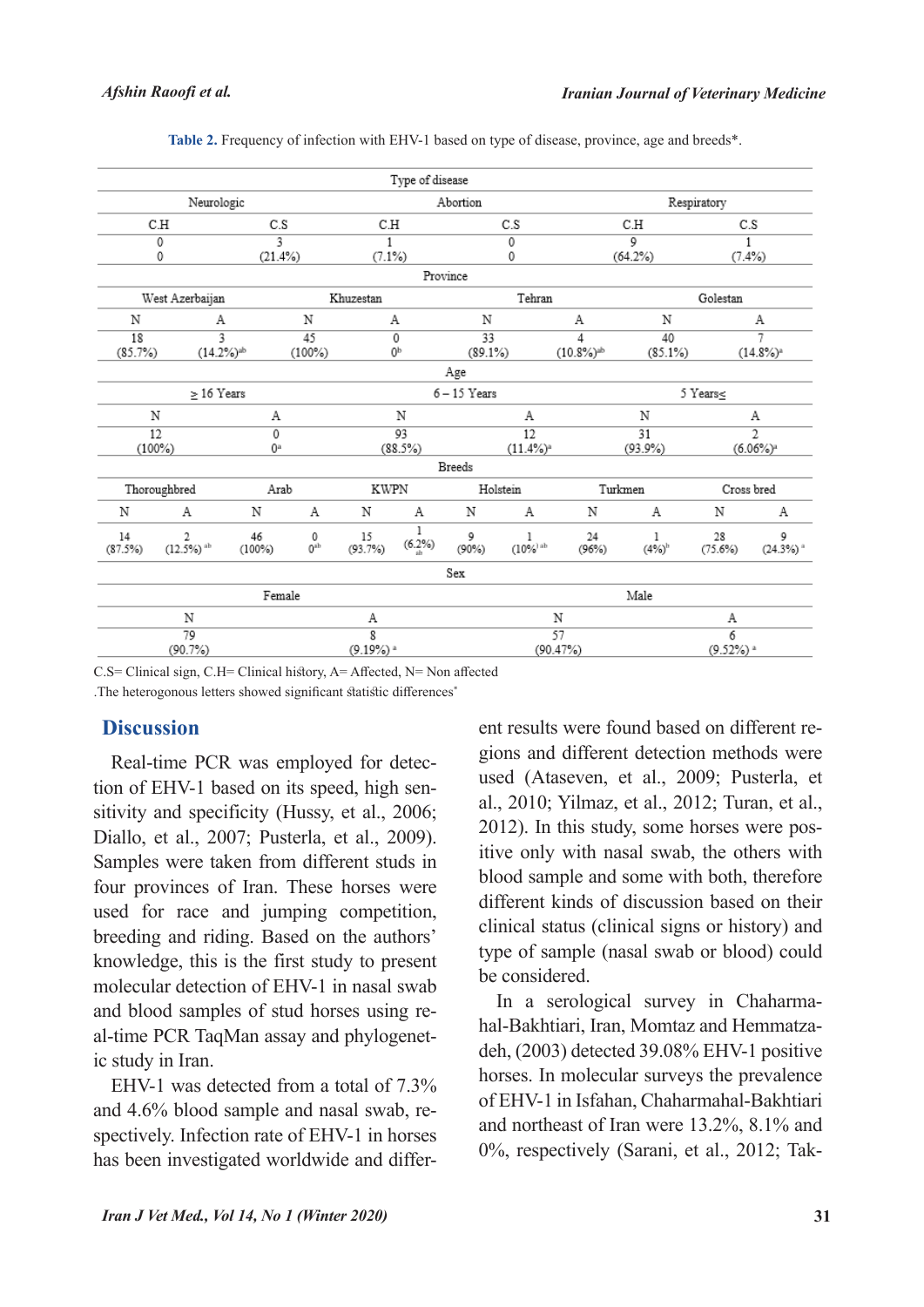taz, et al., 2015). Variation in detection rate among these studies could be due to climatic es, immune status of horses, management quency of EHV-1 infection in these provinccondition (moisture, temperature, etc.), frefactors and techniques used to detect this virus (Matsumura, et al., 1992; Gohering, et al., 2006).

The results of this study, like Friday et al.,  $(2000)$ , confirm the absence of significant association between different age groups, fected with EHV-1, nevertheless the results nificant difference between age groups ining et al.,  $(2006)$  reported that, there is sighowever Heninger et al., (2007) and Gohershow that infection with EHV-1 in the age group of  $5-16$  years is higher than the other groups. We believe that with increase in age, tition, breeding and training (Friday, et al., 1 increases for adult horses used for compesically, the possibility of encountering EHVpossibility of EHV-1 infection increases. Ba-2000; Gohering, et al., 2006; Heninger, et al., 2007; Taktaz, et al., 2015).

The results of this study were similar to Gohering et al., (2006), Lunn et al., (2009) and Taktaz et al.'s, (2015) studies that showed different frequencies of EHV-1 in different breeds of horses, nevertheless there is only a significant difference between two breeds (Turkmen and crossbred);further, there is not any significant difference among other breeds sampled in this study. Higher use of ful condition (poor housing, transportation, crossbred horses in competitions with stresscrease function of immune system may be gathering a large number of horses) that deassociated with higher frequency of EHV-1 infection in these horses.

icant association between sex and EHV-1 The results show there is not any signifinfection. In this category, our results are

in agreement with reports of Momtaz and Hemmatzadeh, (2003), Friday et al., (2009) and Taktaz, et al., (2015), on the other hand tor in the epidemiology of EHV-1 infection Gohering et al., 2006 reported sex is a factween sexes in these studies may be due to in the Netherlands. Different results betion, health status, age, previous vaccination differences in rate of exposure to the infecor immune status of the horses sampled in these studies (Momtaz and Hemmatzadeh, 2003; Gohering, et al., 2006; Friday, et al., 2009; Taktaz, et al., 2015). In our study there is no significant association between blood and nasal swab samples of EHV-1 infected, however frequency of EHV-1 in blood was higher than nasal swabs. Results obtained from other parts of the world in this category are different (Brown, et al., 2007; Ataseven, et al., 2009; Turan, et al., 2012; Yilmaz, et  $al., 2012$ ).

In surveys performed in Turkey, Ataseven et al.,  $(2009)$ , identified frequency of EHV-<br>1 in nasal swabs  $30\%$  and in blood 14.3%, Yilmaz et al., (2012), reported frequency of EHV-1 in nasal swabs  $13.6\%$  and in blood 20%. Turan et al.,  $(2012)$  and Brown et al.,  $(2007)$  reported that analysis of swabs is more sensitive than blood to detect EHV-1 infection.

ples could be due to the higher tendency of Higher frequency of EHV-1 in blood samly formation of latency in PBMC. However, this virus to produce viremia and subsequentit seems that based on sampling time, type of ratory methods and sample size, frequency infection (lytic or latent), sensitivity of laboof this virus in nasal swab and blood samples is variable and could not definitely conclude that frequency of EHV-1 is always higher in blood or nasal swab samples (Brown, et al., 2007; Ataseven, et al., 2009; Turan, et al.,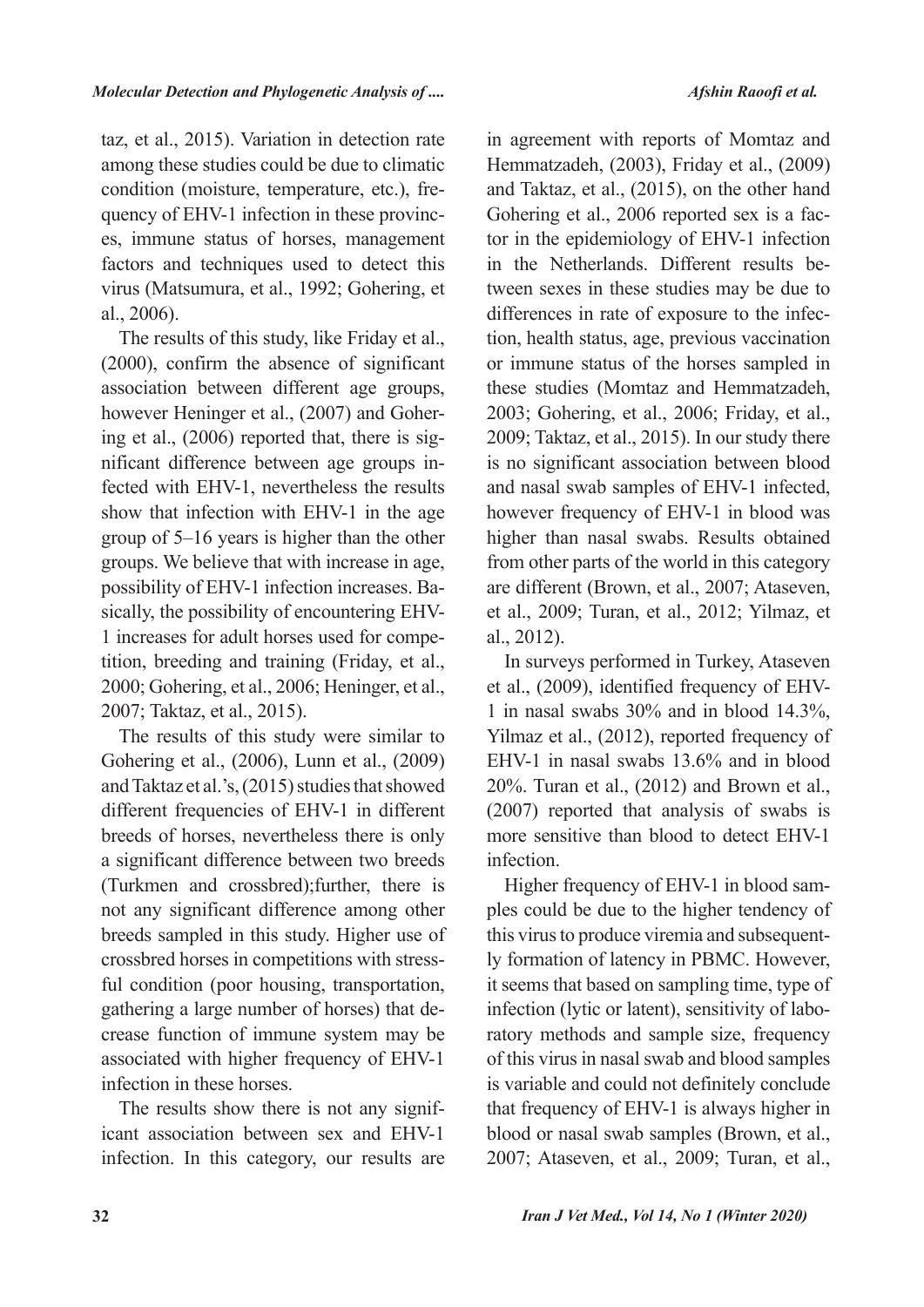$2012$ ; Yilmaz, et al.,  $2012$ ). In a survey in Turkey Turan et al., (2012) identified EHV-<br>1 that were homogenous and correlated with able with this survey and EHV-1 obtained European EHV-1. Our results are also agreefrom Iran correlated with the EHV-1 obtained from other parts of the world.

Phylogenetic tree showed that the Iranian EHV-1 strains were homogenous and had a ruses are DNA viruses that use intra nuclear ed strains in gene bank. Generally, herpes viclose relationship with the previously reportself-proofing system, so the mutation rates in this group of viruses are low, therefore genetic differences among them are low.

### **Acknowledgments**

The authors appreciate Dr. Ghadrdan Mashhadi, Dr. Ghalianchi, Dr. Sarani and Dr. Ashrafi for their support and guidance.

### **Conflict of Interest**

The authors declare that there is no con-<br>flict of interest.

#### **References**

Ataseven, V. S., Dağalp, S. B., Güzel, M., termined by ELISA and multiplex nested PCR. Res rus-4 infections in equidae species in Turkey as delence of equine herpesvirus-1 and equine herpesvi-Başaran, Z., Tan, M. T., Geraghty, B. (2009). Preva-Vet Sci, 86(2), 339-344.https://doi.org/10.1016/j.

rvsc.2008.06.001.

Brown, J.A., Mapes, S., Ball, B.A., Hodder, A.D., Liu, I. K., Pusterla, N. (2007). Prevalence of equine herpesvirus-1 infection among Thoroughbreds residing on a farm on which the virus was endemic.

J Am Vet Med Assoc, 231(4), 577-580. https://doi. org/10.2460/javma.231.4.577. PMID:17696859

Carlson, J. K., Traub-Dargatz, J. L., Lunn, D. P., Morley, P. S., Kohler, A., Kasper, K., ... & Lunn. K. F. (2013). Equine viral respiratory pathogen surveillance at horse shows and sales. J Equine

Vet Sci, 33(4), 229-237. .https://doi.org/10.1016/j. ievs.2012.06.006.

Constable PD, Hinchcliff KW, Done SH, et al. eases of cattle, horses, sheep, pigs and goats, 11th  $(2017)$ . Veterinary Medicine: A textbook of the disedition, Elsevier, Melbourne. Australia, p. 1040-1042.

Damiani, A. M., de Vries, M., Reimers, G., Winkler, S., & Osterrieder, N. (2014). A severe break caused by a neuropathogenic strain at a equine herpesvirus type 1 (EHV-1) abortion outbreeding farm in northern Germany. Vet Microbiol

, 172(3-4), 555-562.https://doi.org/10.1016/j.vet-<br>mic.2014.06.023. PMID:25042527

Diallo, I. S., Hewitson, G., Wright, L. L., Kelly, entiation of equid herpesvirus  $1(EHV-1)$  and equid tiplex real-time PCR for the detection and differ-M. A., Rodwell, B. J., Corney, B. G. (2007). Mulherpesvirus 4 (EHV-4). Vet Microbiol, 123(1), 93-103.https://doi.org/10.1016/j.vetmic.2007.02.004. PMID:17346907

Diallo, I. S., Hewitson, G., Wright, L., Rodwell, pesvirus type 1 using a real-time polymerase chain B. J., Corney, B. G. (2006). Detection of equine herreaction. J Virol Methods, 131(1), 92-98. https://doi.

## org/10.1016/j.jviromet.2005.07.010.

#### PMID:16137772

oney, P. J., & Bonda, A. (2000). Ataxia and paresis Friday, P. A., Scarratt, W. K., Elvinger, F., Timwith equine herpesvirus type 1 infection in a herd of riding school horses. J Vet Intern Med,  $14(2)$ , 197-201.https://doi.org/10.1111/j.1939-1676.2000. tb02236.PMID:10772493

druitenborgh-Oosterbaan, M. M. S. (2006). Equine Goehring, L. S., Winden, S. C., Maanen, C. V., Olathy in The Netherlands: A Four-Year Retrospective Study (1999–2003). J Vet Intern Med, 20(3), Herpesvirus Type 1-Associated Myeloencephalopathy in The Netherlands: A Four-Year Retrospec-601-607.https://doi.org/10.1111/j.1939-1676.2006. tb02903. PMID:16734096

Henninger, R. W., Reed, S. M., Saville, W. J., Allen, G. P., Hass, G. F., Kohn, C. W., Sofaly, C.  $(2007)$ . Outbreak of neurologic disease caused by equine Herpesvirus-1 at a university equestrian cen-

ter. J Vet Intern Med,  $21(1)$ ,  $157-165.$ https://doi. org/10.1111/j.1939-1676.2007.tb02942.

Hussey, S. B., Clark, R., Lunn, K. F., Breathnach, C., Soboll, G., Whalley, J. M., Lunn, D. P. (2006).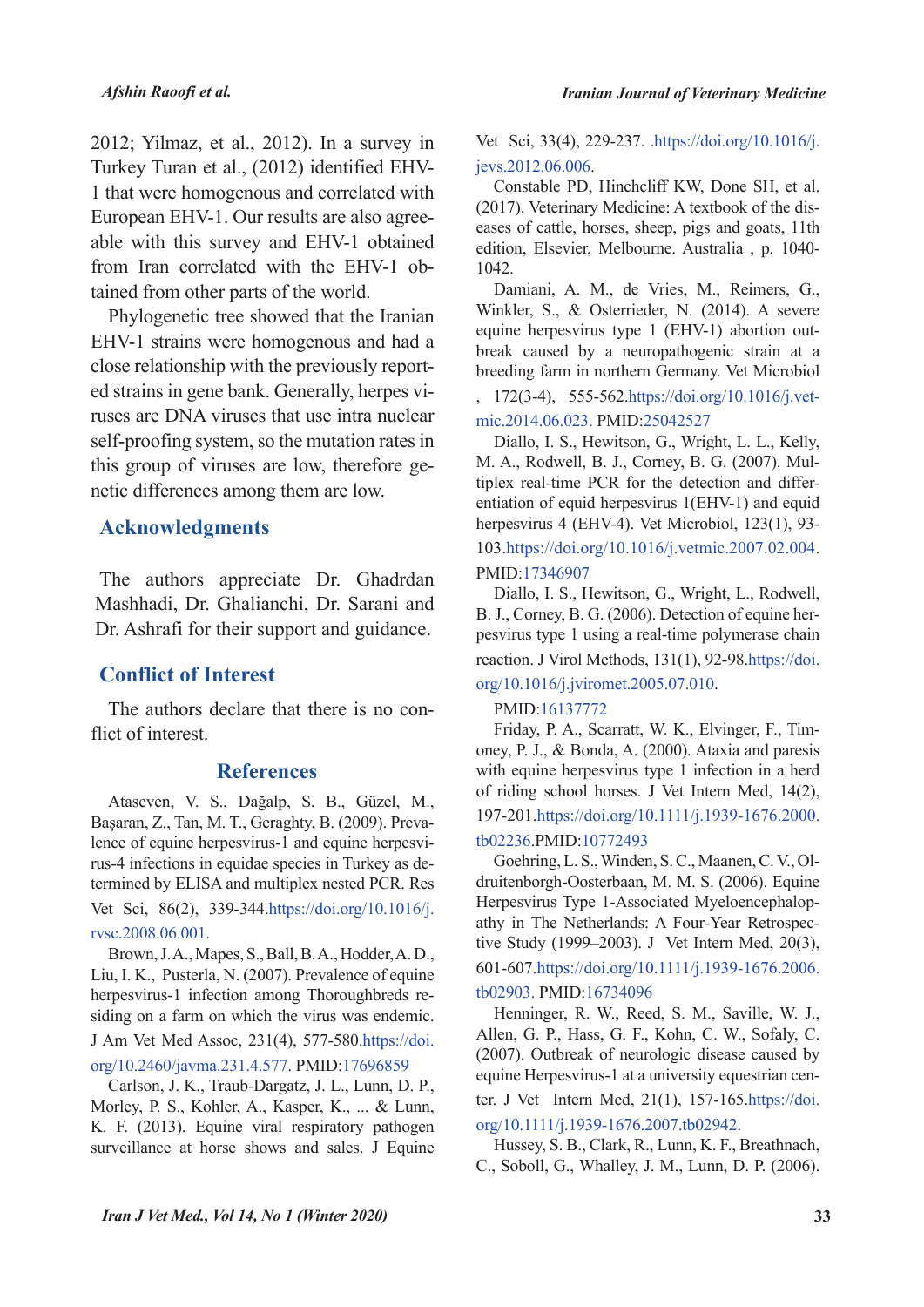Detection and quantification of equine herpesvirus-1 viremia and nasal shedding by real-time polymerase chain reaction. J Vet Diagn Investig, 18(4), 335-342.https://doi.org/10.1177/104063870601800403. PMID:16921871

Hussey, G. S., Ashton, L. V., Quintana, A. M., Lunn, D. P., Goehring, L. S., Annis, K., & Landolt, G. (2014). Innate immune responses of airway rus-1. Vet Microbiol, 170(1-2), 28-38. https://doi. epithelial cells to infection with Equine herpesviorg/10.1016/j.vetmic.2014.01.018.PMID:24560592

ulates inflammatory host immune response genes ton, A. R.  $(2016)$ . Equine herpesvirus type 1 mod-Johnstone, S., Barsova, J., Campos, I., & Frampin equine endothelial cells. Vet Microbiol, 192, 52- $59.$ https://doi.org/10.1016/j.vetmic.2016.06.012. PMID:27527764

Kawakami, Y., Kaji, T., Ishizaki, R., Shimizu, T., break of acute respiratory disease among colts due Matumoto, M. (1962). Etiologic study on an outto equine rhinopneumonitis virus. Jpn J Exp Med, 32, 211-229. PMID:14031490

mi, Y. (1993). Detection and identification of Kirisawa, R., Endo, A., Iwai, H., Kawakaequine herpesvirus -1 and -4 by polymerase chain reaction. Vet Microbiol, 36(1-2), 57-67. https://doi.org/10.1016/0378-1135(93)90128-T. PMID:8236780

Ko, S., Kang, J. G., Yeh, J. Y., Moon, J. S., Choi, G. C., Won, S., & Chae, J. S. (2013). First report ry infectious viruses in republic of Korea. J Equine on molecular detection of equine upper respirato-Vet Sci, 33(8), 628-636. https://doi.org/10.1016/j. jevs.2012.11.001.

Laabassi, F., Hue, E., Fortier, C., Morilland, E., Legrand, L., Hans, A., & Pronost, S. (2017). Epidemiology and molecular detection of equine crobiol, 207, 205-209.https://doi.org/10.1016/j.vet-<br>mic.2017.06.017.PMID:28757025 herpesviruses in western Algeria in 2011. Vet Microbiol, 207, 205-209. https://doi.org/10.1016/j.vetherpesviruses in western Algeria in 2011. Vet Mi-

Laval, K., Van Cleemput, J., Poelaert, K. C., cation of neurovirulent equine herpesvirus type 1 Brown, I. K., & Nauwynck, H. J. (2017). Replimunol Microbiol Infect Dis, 50, 58-62. https://doi.  $(EHV-1)$  in CD172a+ monocytic cells. Comp Imorg/10.1016/j.cimid.2016.11.006.PMID:28131380

Lunn, D. P., Davis-Poynter, N., Flaminio, M. J. B. F., Horohov, D. W., Osterrieder, K., Pusterla, N., Townsend, H. G. G.  $(2009)$ . Equine tern Med. 23(3), 450-461. https://doi.org/10.1111 Herpesvirus-1 consensus statement. J Vet In-/j.1939-1676.2009.0304.PMID:1964583

Ma, G., Azab, W., & Osterrieder, N. (2013). Equine herpesviruses type 1 (EHV-1) and 4 (EHV-4) masters of co-evolution and a constant threat to equids and beyond. Vet Microbiol,  $167(1-2)$ ,  $123-$ 134.https://doi.org/10.1016/j.vetmic.2013.06.018. PMID:23890672

Matsumura, T., Sugiura, T., Imagawa, H., ological aspects of type 1 and type 4 equine her-<br>pesvirus infections among horse populations. J Vet Fukunaga, Y., & Kamada, M. (1992). Epizooti-<br>ological aspects of type 1 and type 4 equine her-Med Sci, 54(2), 207-211.https://doi.org/10.1292/ iyms.54.207.PMID:1318750

logical survey on equine herpes virus l and equine Momtaz, H., Hemmatzadeh, F. (2003). A seroherpes virus 4 in the horse using ELISA. Pajouhesh & Sazandegi, 59, 63-69.

OIE Terrestrial Manual. (2015). Equine rhino-<br>pneumonitis (Equine herpes virus 1 and 4).

Oladunni, F. S., Sarkar, S., Reedy, S., Balasur-<br>iya, U. B., Horohov, D. W., & Chambers, T. M.  $(2018)$ . Absence of relationship between type-I interferon suppression and neuropathogenicity of EHV-1. Vet Immunol Immunopathol, 197, 24-30.https://doi.org/10.1016/j.vetimm.2018.01.007. PMID:29475503

tenegger, C. M., Madigan, J. E., Ferraro, G. L., Pusterla, N., Hussey, S. B., Mapes, S., Leucretions of experimentally and naturally infected al-time polymerase chain reaction in nasal seods to quantify equid herpesvirus 1 load by re-Lunn, D. P. (2009). Comparison of four methhorses. J Vet Diagn Iinvestig, 21(6), 836-840. https://doi.org/10.1177/104063870902100611. PMID:19901285

Pusterla, N., Mapes, S., Wilson, W. D. (2010). Prevalence of equine herpesvirus type 1 in trigeminal ganglia and submandibular lymph nodes of equids examined postmortem. Vet Rec,  $167(10)$ ,  $376.$ http://

dx.doi.org/10.1136/vr.c3748.PMID:20817899

pesvirus 1 myeloencephalopathy. Vet Clin Equine Pusterla, N., & Hussey, G. S. (2014). Equine her-Pract,  $30(3)$ ,  $489-506.$ https://doi.org/10.1016/j. cveq.2014.08.006.PMID:25300635

Sarani, A., Mohammadi, G., Mayameei, A., Ak-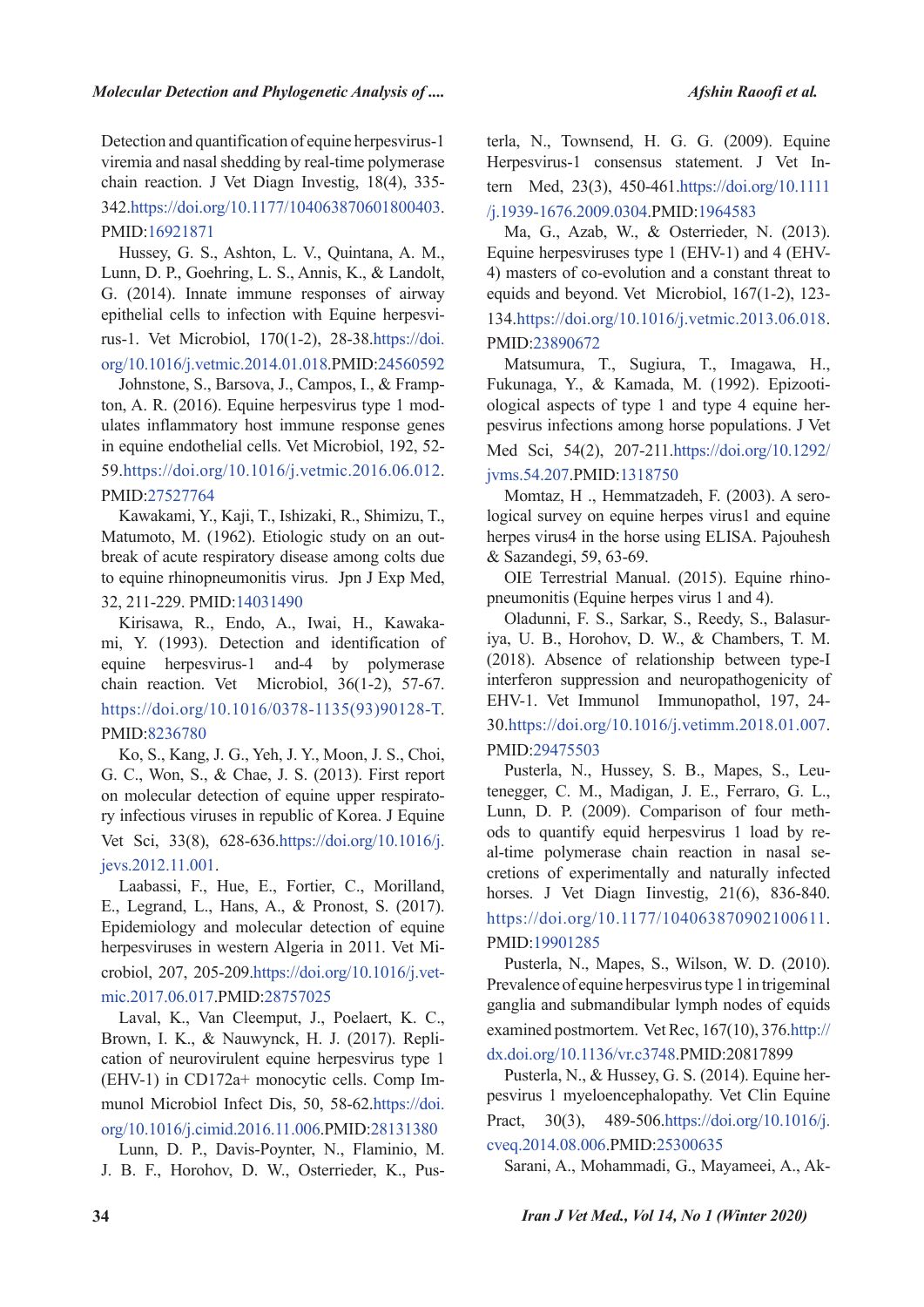*Iranian Journal of Veterinary Medicine* 

rus-1 and 4 infections in equine population of Iran bari, M. (2013). Investigation of equine herpesviby real-time PCR. Human Vet Med,  $5(1)$ , 29-33.

Sarkar, S., Balasuriya, U. B., Horohov, D. W., & Chambers, T. M. (2015). Equine herpesvirus-1 suppresses type-I interferon induction in equine endothelial cells. Vet Immunol Immunopathol, 167(3-4), 122-129. https://doi.org/10.1016/j.ve-<br>timm.2015.07.015.PMID:26275803

Sarkar, S., Balasuriya, U. B., Horohov, D. W., & Chambers, T. M. (2016). Equine herpesvirus-1 infection disrupts interferon regulatory factor-3 al cells. Vet Immunol Immunopathol, 173, 1-9. (IRF-3) signaling pathways in equine endothelihttps://doi.org/10.1016/j.vetimm.2016.03.009. PMID:27090619

ieciątkowski, T., Tucholska, A., Chmielewska, A., & Słońska, A., Cymerys, J., Godlewski, M. M., Dz-Bańbura, M. W. (2014). Equine herpesvirus type 1 (EHV-1)-induced rearrangements of actin filaments in productively infected primary murine neurons. Arch Virol, 159(6), 1341-1349. PMID: 24352436

Stasiak, K., Rola, J., Ploszay, G., Socha, W., & ated with abortions in mares in Poland. BMC Vet pathogenic variant of equine herpesvirus 1 associ-Zmudzinski, J. F. (2015). Detection of the neuro-Res, 11(1), 102. https://doi.org/10.1186/s12917-

#### 015-0416-7.PMID:25929692

Taktaz Hafshejani, T., Nekoei, S., Vazirian, B., Doosti, A., Khamesipour, F., Anyanwu, M. virus types  $1$  and  $4$  infection in healthy horses in U. (2015). Molecular detection of equine herpesgions, Iran. Biomed Res Int, 2015.http://dx.doi. Isfahan central and Shahrekord southwest reorg/10.1155/2015/917854.PMID:26421307

Turan, N., Yildirim, F., Altan, E., Sennazli, G., lar and pathological investigations of EHV-1 and Gurel, A., Diallo, I., Yilmaz, H. (2012). Molecu-EHV-4 infections in horses in Turkey. Res Vet Sci, 93(3), 1504-1507. https://doi.org/10.1016/j. rysc.2012.01.019.PMID:22401978

ing, G. F., Ficorilli, N. P., Studdert, M. J., ...  $&$ Vaz, P. K., Horsington, J., Hartley, C. A., Brownural recombination among field isolates of equine Devlin, J. M. (2016). Evidence of widespread natherpesvirus 4 but not among field isolates of equine herpesvirus 1.J Gen Virol, 97(Pt 3), 747. PMID: 26691326

Wagner, W.N., Bogdan, J., Haines, D., Townsend, virus and differentiation of equine herpesvirus type H. G., Misra, V. (1992). Detection of equine herpes-1 from type 4 by the polymerase chain reaction. Can J Microbiol, 38(11), 1193-1196.https://doi. org/10.1139/m92-196.PMID:1335829

break with abortion and encephalomyelitis. Acta agement of a severe equine herpesvirus type 1 outrieder, N. (2013). Clinical observations and man-Walter, J., Seeh, C., Fey, K., Bleul, U., & Oster-Vet Scand, 55(1), 19.https://doi.org/10.1186/1751-0147-55-19.PMID:23497661

tanir, D., Sonmez, K., Richt, J. A. (2012). First Yilmaz, H., Altan, E., Turan, N., Gurel, A., Hakreport on the frequency and molecular detection of neuropathogenic EHV-1 in Turkey. J Equine Vet Sci, 32(9), 525-530. https://doi.org/10.1016/j. jevs.2011.12.006.